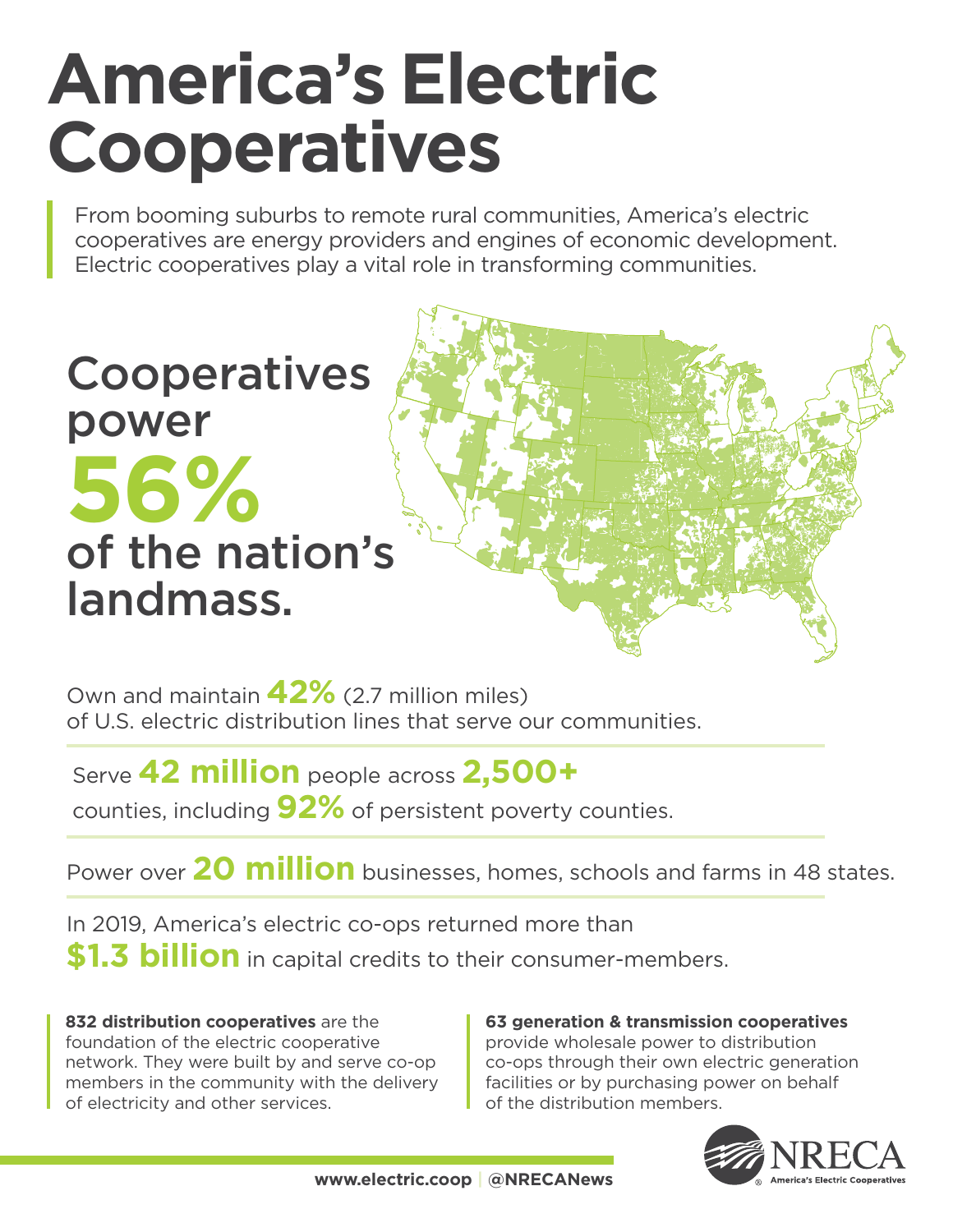# **Electricity use and energy mix**

Co-ops rely on a diverse energy mix to ensure a reliable, affordable and responsible electricity supply that meets the needs of their consumer-members. More than twothirds of the electricity delivered by co-ops to members comes from low- or zerocarbon sources.



Unlike the rest of the electric sector, electric co-ops sell the majority of their power to households rather than businesses. Keeping rates affordable is especially important for these consumermembers at the end of the line.



(excludes sales for resale)

# **HELPING RURAL COMMUNITIES RESPOND TO COVID-19**

**Co-ops** generate

Throughout the pandemic, co-ops worked tirelessly to support their communities by keeping the lights on and finding new ways to lend a hand.

Since the start of the pandemic co-ops have:

Provided COVID testing and hosted Е ו ר vaccination clinics in high-demand areas Donated masks and hand sanitizerEstablished free wifi hotspots for students and families working from home Donated laptops to schools Delivered meals in their communities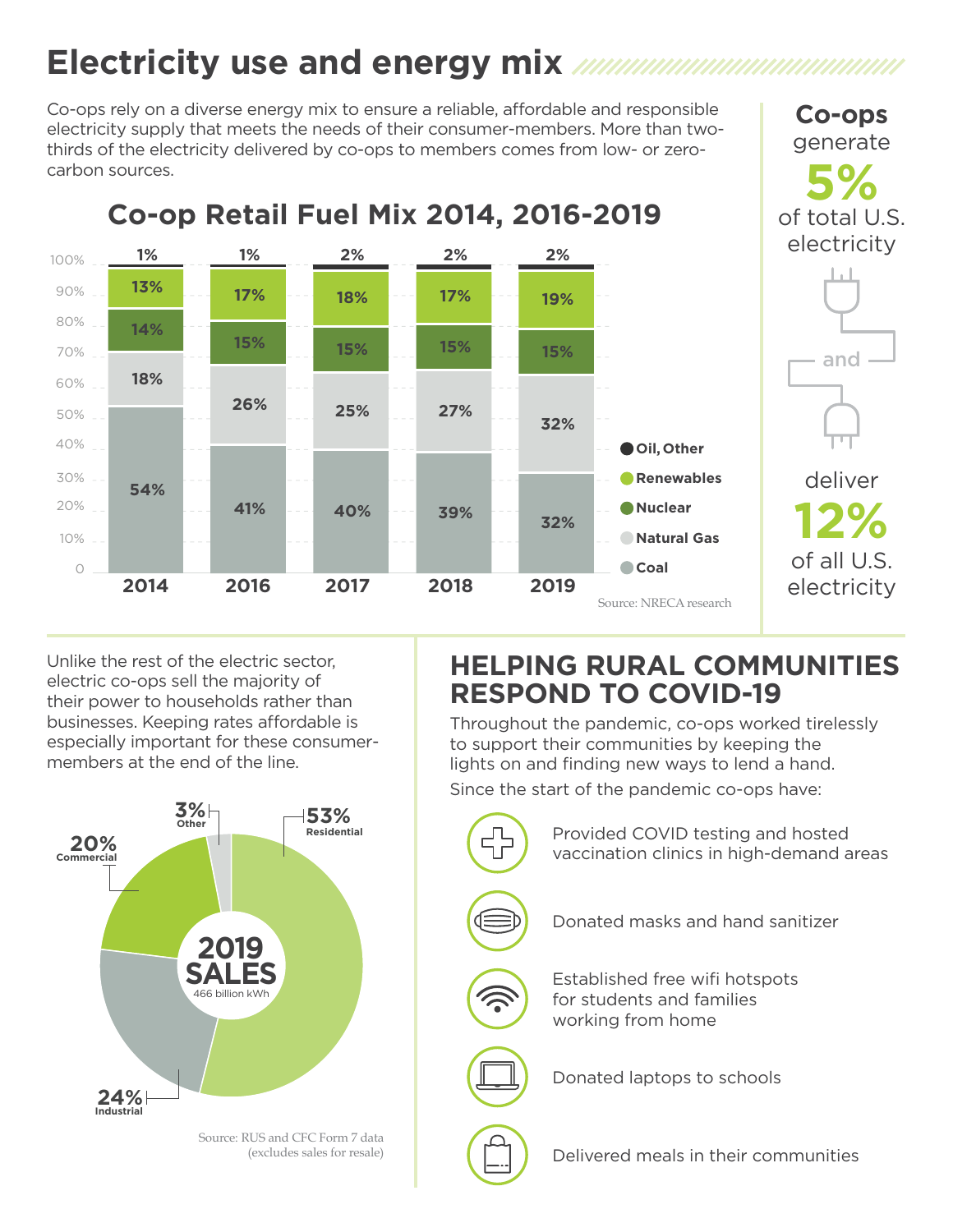# **Co-ops are reducing emissions …**

### **Cleaner air**

Cooperatives are meeting member expectations by reducing emissions through a combination of emission-reduction measures at power plants and fuel switching to natural gas and renewables.

# Co-ops have: Source: EPA and EIA and EIA and EIA and EIA and EIA and EIA and EIA and EIA and EIA and EIA and EIA

Reduced **sulphur dioxide** emissions 83% from 2005-2019.

#### **TOTAL SO2 EMISSIONS**



Reduced **nitrogen oxide** emissions 69% from 2005-2019.



#### Reduced **carbon dioxide** emissions 18% from 2005-2019.



### **… and jump starting renewable energy growth**

# 

- From 2010 to 2020, co-ops nearly tripled their renewable capacity from 3.9 gigawatts to more than 11.4 gigawatts.
- Co-ops added more new renewable capacity in 2020, nearly 1.6 GW, than in any previous year.
- Electric co-ops have deployed enough wind and solar capacity to serve nearly 2.7 million homes.
- Co-ops have announced more than 6.4 GW of new renewable capacity additions planned from 2021-2024.
- Co-ops purchase 10 GW of hydropower from federal power marketing administrations and the Tennessee Valley Authority. Note: Does not include federal hydro Source: NRECA research

# **Cumulative Co-op Renewable Capacity, Owned and Under Contract**



*Note: Does not include federal hydro*